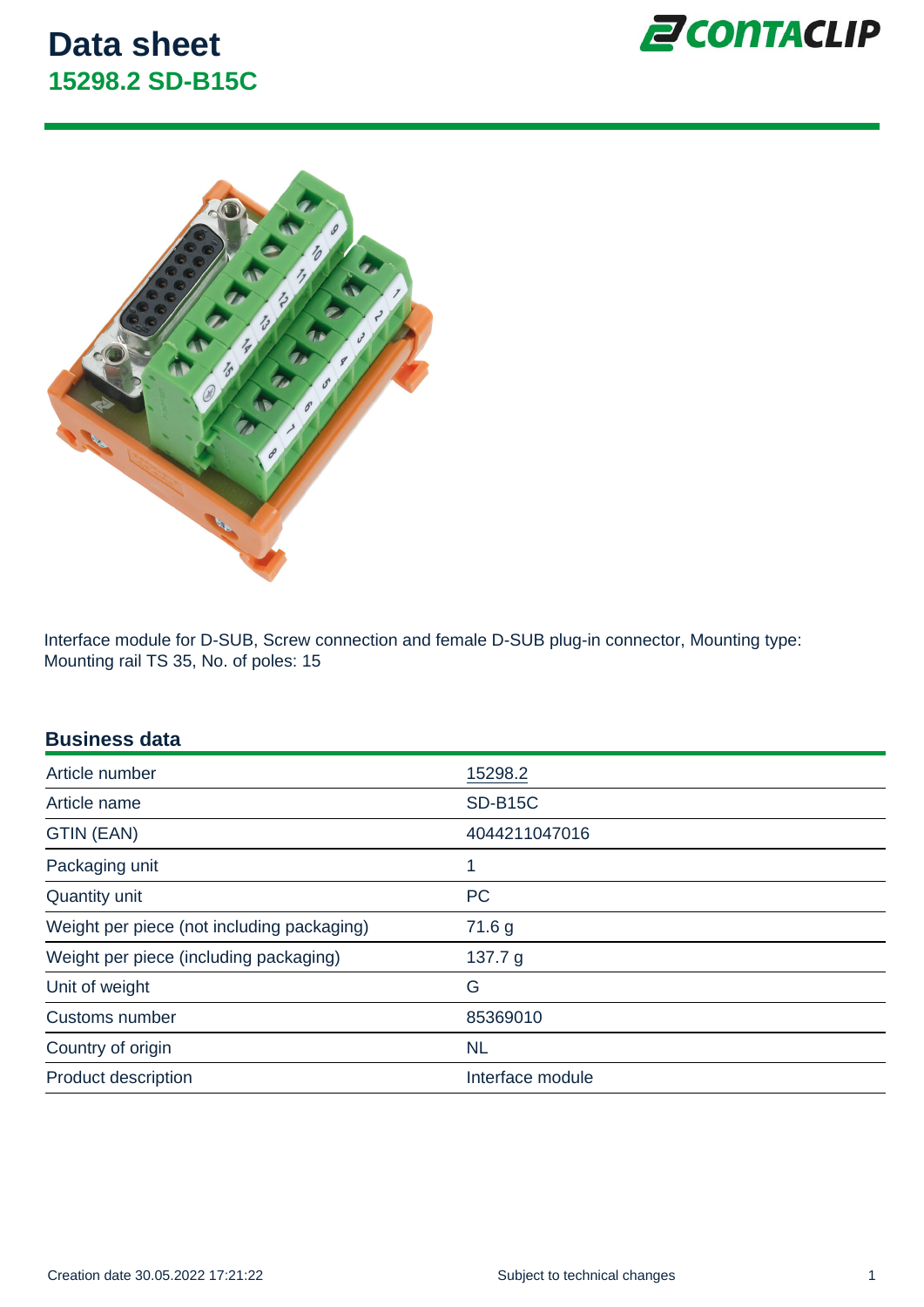

### **Technical data**

| <b>Dimensions</b>                                           |                           |
|-------------------------------------------------------------|---------------------------|
| Length                                                      | 47 mm                     |
| Width                                                       | 51 mm                     |
| <b>Height TS 35/7.5</b>                                     | 61 mm                     |
| <b>Ratings</b>                                              |                           |
| Overvoltage category                                        | $\mathbf{III}$            |
| Contamination degree                                        | $\overline{2}$            |
| <b>Connection data</b>                                      |                           |
| Connection principle                                        | Screw connection          |
| Number of connections                                       | 1                         |
| No. of poles                                                | 15                        |
| Wire cross-section single core (rigid), min.                | $0.2$ mm <sup>2</sup>     |
| Wire cross-section single-core (rigid), max.                | $4 \, \text{mm}^2$        |
| Wire cross-section stranded, min.                           | $0.2$ mm <sup>2</sup>     |
| Wire cross-section stranded, max.                           | $2.5$ mm <sup>2</sup>     |
| Wire cross-section stranded with wire-end ferrules,<br>min. | $0.2$ mm <sup>2</sup>     |
| Wire cross-section stranded with wire-end ferrules,<br>max. | $2.5$ mm <sup>2</sup>     |
| Stripping length                                            | 7 mm                      |
| <b>Torque</b>                                               | 0.6 Nm                    |
| Input data                                                  |                           |
| Max. operating voltage AC/DC                                | 125 V                     |
| Current load per channel, max.                              | 1,5A                      |
| <b>Materials</b>                                            |                           |
| Working temperature, min.                                   | $-20 °C$                  |
| Working temperature, max.                                   | 50 °C                     |
| <b>Further technical data</b>                               |                           |
| Mounting type                                               | <b>TS 35</b>              |
| Connector type                                              | D-sub female socket block |
| Test voltage                                                | 0.67 kV                   |
| Shielded                                                    | √                         |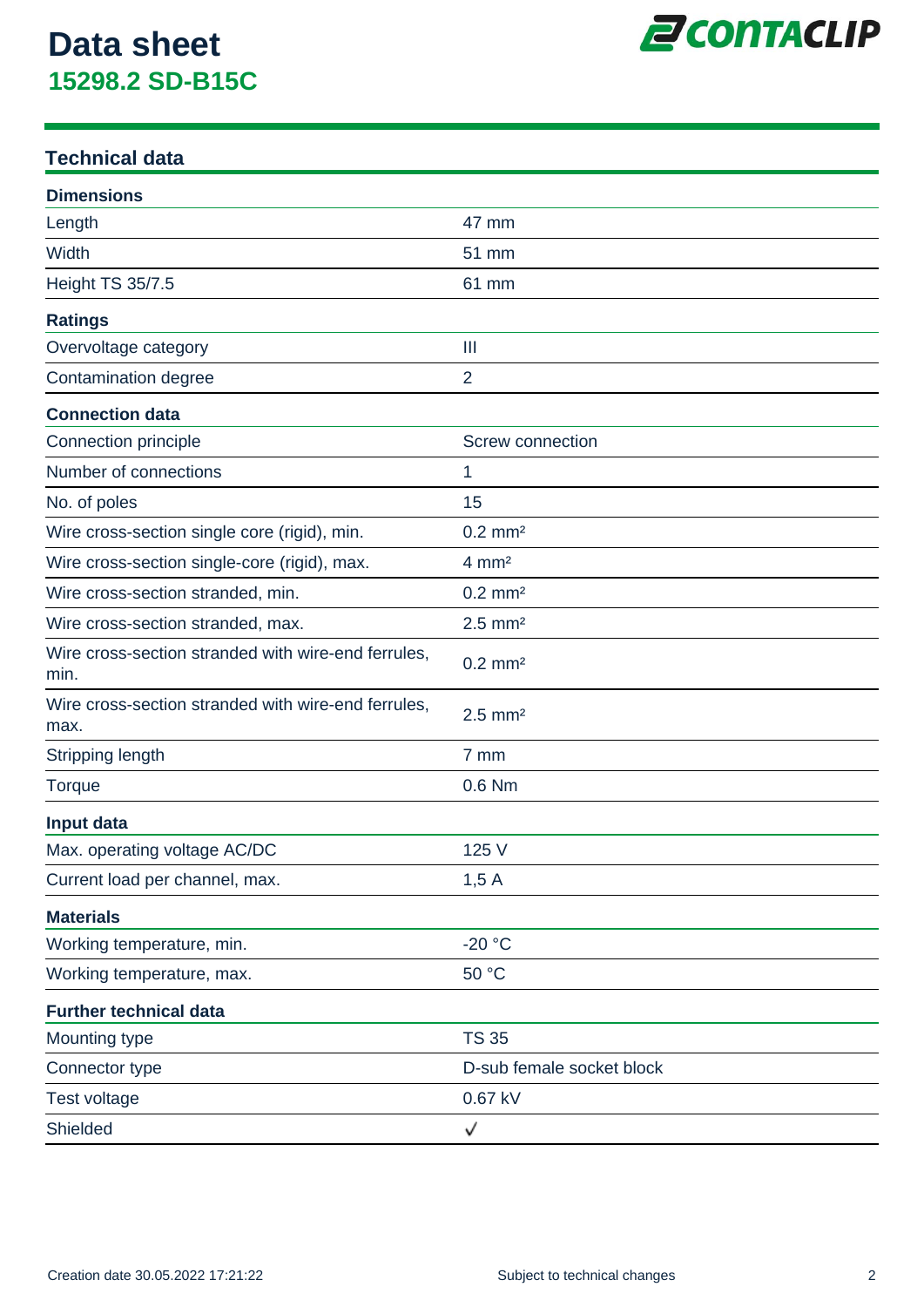

### **Technical data**

| <b>Environmental Product Compliance</b> |            |  |
|-----------------------------------------|------------|--|
| <b>REACH Conform</b>                    | yes        |  |
| <b>REACH Reference date</b>             | 2022-01-17 |  |
| <b>REACH Candidate Substance Note</b>   | No.        |  |
| <b>RoHS Conform</b>                     | yes        |  |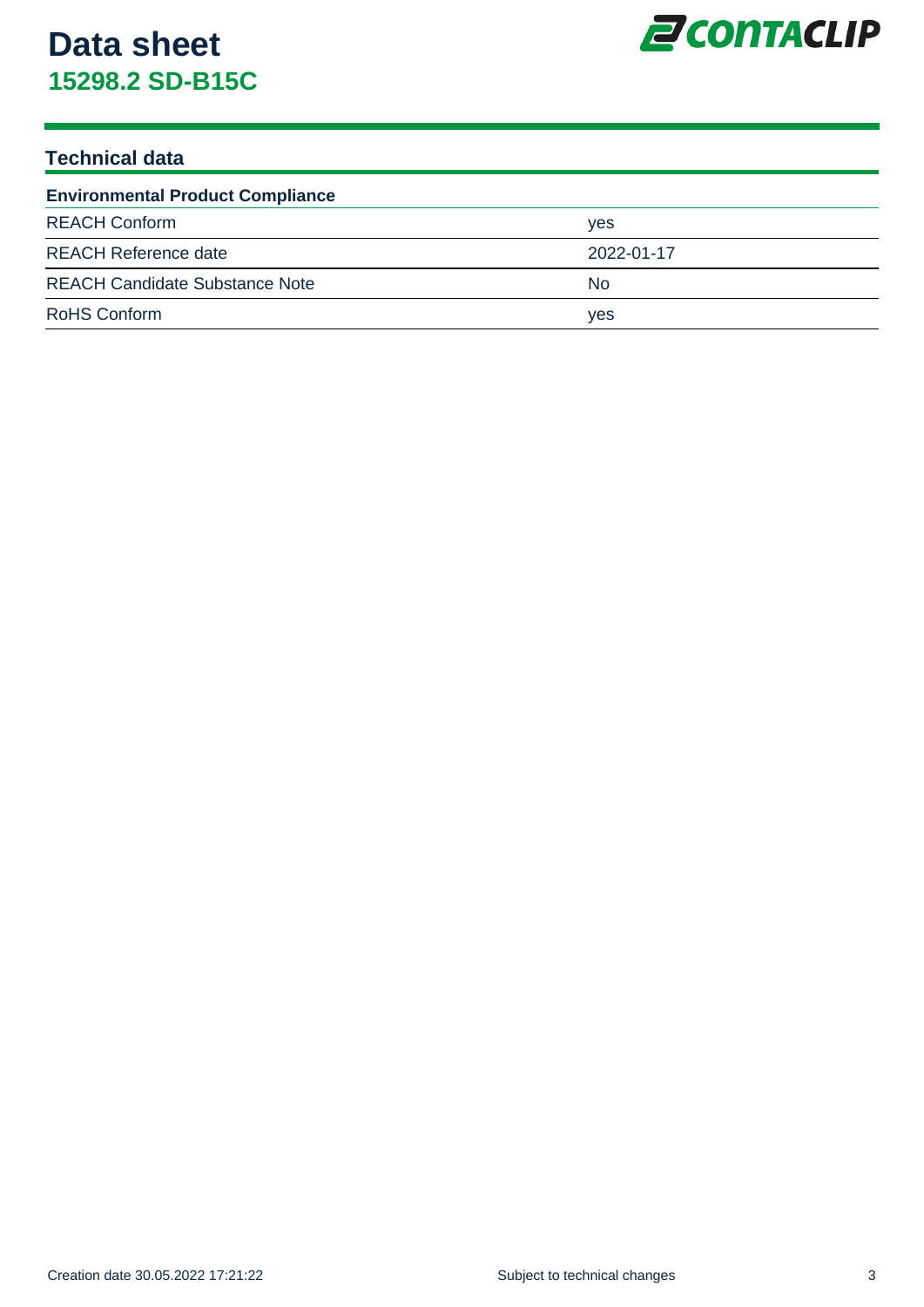

### **Approvals**

#### **Standards and regulations**

Standards / specifications DIN VDE 0110 / EN 50178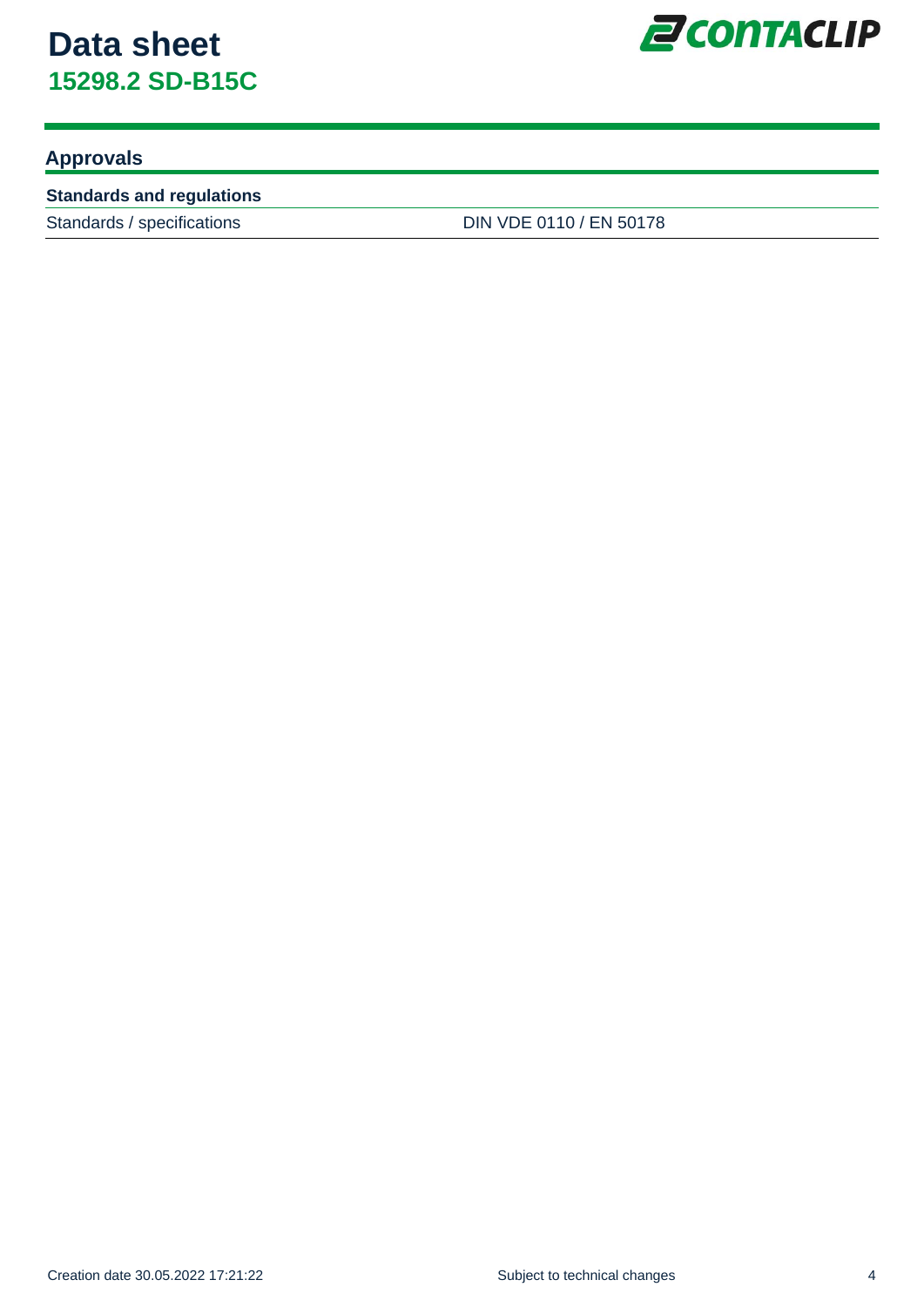

### **Media**